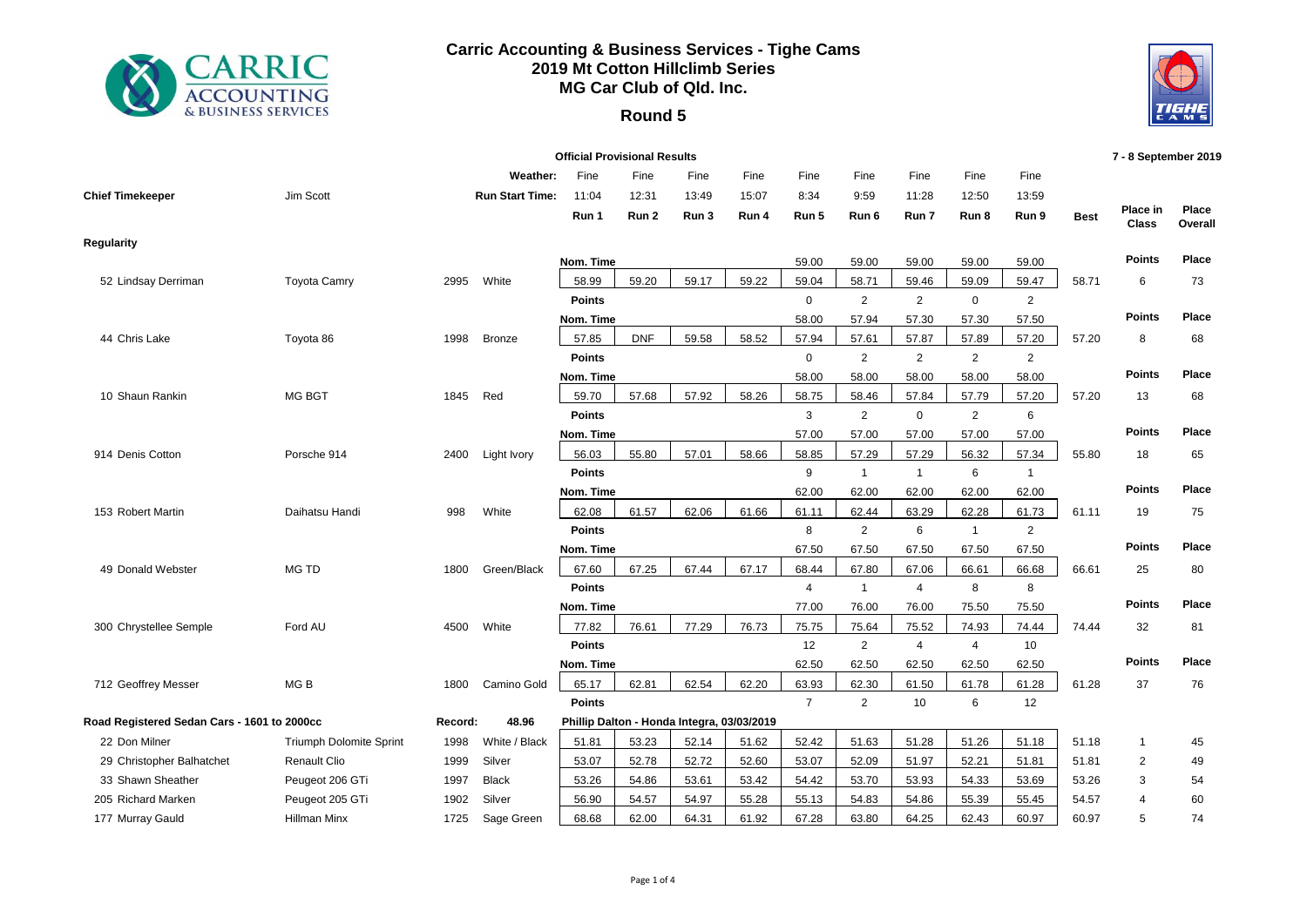|                                               |                        |             |              | Run 1      | Run 2                                       | Run 3      | Run 4                                          | Run 5      | Run 6          | Run 7      | Run 8      | Run 9      | <b>Best</b> | Place in<br><b>Class</b> | Place<br>Overall |
|-----------------------------------------------|------------------------|-------------|--------------|------------|---------------------------------------------|------------|------------------------------------------------|------------|----------------|------------|------------|------------|-------------|--------------------------|------------------|
| Road Registered Sedan Cars - 2001cc & over    |                        | Record:     | 46.70        |            | Paul Buccini - BMW 135i, 29/11/2015         |            |                                                |            |                |            |            |            |             |                          |                  |
| 91 Matthew McGrath                            | <b>Ford Fiesta</b>     | 1596T White |              | 53.59      | 51.08                                       | 52.11      | <b>DNR</b>                                     | 54.29      | 54.18          | 53.01      | 52.05      | 52.72      | 51.08       | $\overline{1}$           | 44               |
| <b>Superkarts</b>                             |                        | Record:     | 41.44        |            | Mark Maczek - PVP, 24/11/2013               |            |                                                |            |                |            |            |            |             |                          |                  |
| 123 Stephen Edwards                           | Silverline 125 Shifter | 125         | Orange       | 50.01      | 49.75                                       | 49.51      | 49.25                                          | <b>DNR</b> | 49.95          | 49.60      | 49.68      | 49.36      | 49.25       | $\overline{1}$           | 32               |
| <b>PRC Rally Cars</b>                         |                        | Record:     | 49.36        |            | Dean Tighe - Nissan Pulsar, 13/03/1994      |            |                                                |            |                |            |            |            |             |                          |                  |
| 21 Ferris Lee                                 | <b>BMW 316TI</b>       | 2494        | Red/Black    | <b>DNR</b> | <b>DNR</b>                                  | <b>DNR</b> | <b>DNR</b>                                     | 52.56      | 50.61          | 50.87      | 50.30      | 50.36      | 50.30       | $\overline{\mathbf{1}}$  | 42               |
| All Wheel Drive - Forced Induction            |                        | Record:     | 42.35        |            | Michael Collins - Subaru WRX, 08/08/2010    |            |                                                |            |                |            |            |            |             |                          |                  |
| 60 Sebastian Black                            | Subaru WRX             | 2457T Black |              | 46.97      | 47.25                                       | 46.40      | 48.60                                          | 49.22      | <b>DNF</b>     | 46.45      | 46.14      | 45.85      | 45.85       | $\overline{\mathbf{1}}$  | 17               |
| 16 Luca Sanders                               | Subaru WRX             | 2500T       | <b>Blue</b>  | 57.91      | 54.75                                       | 54.13      | 54.10                                          | 55.23      | 54.44          | 54.72      | 53.97      | 53.72      | 53.72       | $\overline{2}$           | 57               |
| Group K                                       |                        | Record:     | 52.30        |            |                                             |            | Pete Trapnell - Ford V8 Special, 07/07/2012    |            |                |            |            |            |             |                          |                  |
| 23 Barry Smith                                | Ford V8 Special        | 3916        | Silver       | 57.11      | <b>DNR</b>                                  | <b>DNR</b> | <b>DNR</b>                                     | 57.35      | 56.35          | 55.88      | 58.22      | 56.45      | 55.88       | $\overline{1}$           | 66               |
| Group Q - Sports                              |                        | Record:     | 47.25        |            |                                             |            | Geoff Cohen - Bulant clubman Mk 7L, 24/03/2019 |            |                |            |            |            |             |                          |                  |
| 15 Geoffrey Cohen                             | Bulant Clubman Mk 7L   | 1300        | Yellow       | 48.71      | 47.58                                       | 46.54      | 46.41                                          | 48.16      | 47.00          | 47.64      | 46.89      | 49.88      | 46.41*      | $\overline{1}$           | 19               |
| 37 Alan Telfer                                | Lotus Seven            | 1300        | Green        | <b>DNR</b> | <b>DNR</b>                                  | <b>DNR</b> | <b>DNR</b>                                     | 62.43      | 58.24          | 59.61      | 57.51      | <b>DNR</b> | 57.51       | 2                        | 71               |
| <b>Group R</b>                                |                        | Record:     | 42.06        |            |                                             |            | Greg Tebble - Van Diemen FF2000, 24/03/2019    |            |                |            |            |            |             |                          |                  |
| 427 Greg Tebble                               | Van Diemen FF2000      | 1995        | Yellow       | 43.49      | 43.11                                       | 42.94      | 42.08                                          | <b>DNR</b> | <b>DNR</b>     | <b>DNR</b> | <b>DNR</b> | <b>DNR</b> | 42.08       | $\overline{\mathbf{1}}$  | 9                |
| Group S                                       |                        | Record:     | 48.54        |            | Steve Purdy - MG Midget, 30/11/2014         |            |                                                |            |                |            |            |            |             |                          |                  |
| 160 Bruce Jackson                             | <b>MG MGBGT</b>        | 1800        | <b>Blue</b>  | 53.92      | 53.52                                       | 52.87      | 52.83                                          | 54.40      | 53.02          | 53.06      | 53.29      | 52.66      | 52.66       | $\overline{1}$           | 51               |
| Group N - Up to 2000cc                        |                        | Record:     | 48.60        |            | Neil Lewis - Ford Cortina Mk II, 08/08/2010 |            |                                                |            |                |            |            |            |             |                          |                  |
| 93 Peter Gilbert                              | Ford Cortina GT        | 1498        | White        | 56.01      | 55.39                                       | 57.86      | <b>DNR</b>                                     | 57.20      | 56.38          | 55.62      | 55.56      | <b>DNR</b> | 55.39       | $\overline{1}$           | 64               |
| Improved Production - Up to 1600cc            |                        | Record:     | 47.22        |            | Scott Dean - Toyota Yaris, 25/11/2012       |            |                                                |            |                |            |            |            |             |                          |                  |
| 77 Waco Hamlin                                | Honda Civic            | 1590        | <b>Black</b> | <b>DNR</b> | <b>DNR</b>                                  | <b>DNR</b> | <b>DNR</b>                                     | 55.10      | 53.29          | 52.70      | 52.51      | 52.37      | 52.37       | $\overline{1}$           | 50               |
| 122 Nathan Skelly                             | Hyundai Excel          | 1588        | Yellow       | 60.20      | 58.05                                       | 57.64      | 57.10                                          | 56.92      | 55.87          | 55.67      | 54.69      | <b>DNR</b> | 54.69       | $\overline{2}$           | 61               |
| 3 Grahame Rumballe                            | Volkswagen Golf Mk 1   | 1588        | Yellow       | 57.61      | 55.95                                       | 56.27      | 56.10                                          | <b>DNR</b> | <b>DNR</b>     | <b>DNR</b> | <b>DNR</b> | <b>DNR</b> | 55.95       | 3                        | 67               |
| Clubman Sports Cars - Up to 2000cc            |                        | Record:     | 43.54        |            |                                             |            | Raymond Bromley - Locost Seven, 25/11/2018     |            |                |            |            |            |             |                          |                  |
| 134 Ainsley Fitzgerald                        | Arrow Clubman          | 1785        | <b>Blue</b>  | 46.64      | 46.86                                       | 46.67      | 46.42                                          | 47.11      | 45.02          | 46.01      | 47.60      | 47.15      | 45.02       | $\overline{1}$           | 12               |
| 117 Brian Pettit                              | <b>Westfield SE</b>    | 1598        | Red          | 48.71      | 47.02                                       | 46.44      | 46.33                                          | 47.73      | 45.52          | 45.51      | <b>DNR</b> | <b>DNR</b> | 45.51       | $\overline{2}$           | 14               |
| 95 Jon Young                                  | Caterham Super 7       | 1610        | Yel/Alu/Grn  | 52.07      | 51.41                                       | 51.35      | <b>DNR</b>                                     | <b>DNR</b> | <b>DNR</b>     | <b>DNR</b> | <b>DNR</b> | <b>DNR</b> | 51.35       | 3                        | 47               |
| <b>Circuit Excel</b>                          |                        | Record:     | 51.00        |            |                                             |            | Mark Pryor - Hyundai Excel X3, 21/07/2019      |            |                |            |            |            |             |                          |                  |
| 50 Mark Pryor                                 | Hyundai Excel X3       | 1495        | White/Black  | 51.92      | 51.53                                       | 51.55      | <b>DNR</b>                                     | <b>DNR</b> | <b>DNR</b>     | <b>DNR</b> | <b>DNR</b> | <b>DNR</b> | 51.53       | $\overline{1}$           | 48               |
| 57 Gloria McAndrew                            | Hyundai Excel X3       | 1495        | White/Red    | 57.49      | 57.37                                       | 58.09      | 58.68                                          | 58.60      | 59.08          | 58.96      | <b>DNR</b> | <b>DNR</b> | 57.37       | $\overline{2}$           | 70               |
| 57R Ross McAndrew                             | Hyundai Excel X3       | 1495        | White/Red    |            |                                             |            |                                                |            | $\overline{a}$ |            |            | $\sim$     |             |                          |                  |
| Modified Production Sedan Cars - Up to 2000cc |                        | Record:     | 47.12        |            |                                             |            | Shane Merrick - Datsun 1200 Coupe, 29/11/2014  |            |                |            |            |            |             |                          |                  |
| 141 Phillip Dalton                            | Honda Integra          | 1998        | <b>Blue</b>  | 49.12      | 49.13                                       | 54.17      | 49.11                                          | 54.37      | 48.08          | 48.65      | 48.09      | 48.77      | 48.08       | $\mathbf{1}$             | 28               |
| 76 Noel Dore                                  | Volkswagen Beetle      | 1904        | Red          | 53.35      | 53.93                                       | 54.17      | 53.03                                          | 54.37      | 54.16          | 53.32      | 53.27      | 53.69      | 53.03       | $\overline{2}$           | 52               |
| 222 Greg Cameron                              | Hyundai Excel          | 2000        | Silver       | <b>DNR</b> | <b>DNR</b>                                  | <b>DNR</b> | <b>DNR</b>                                     | 54.09      | 53.04          | 54.59      | 53.44      | 54.78      | 53.04       | 3                        | 53               |
| 188 Karl Reinke                               | Hyundai Excel          | 1500        | White        | 57.71      | 57.97                                       | 58.01      | <b>DNR</b>                                     | 61.27      | 60.41          | <b>DNR</b> | 60.24      | <b>DNR</b> | 57.71       | $\overline{4}$           | 72               |
| 881 Jo Reinke                                 | Hyundai Excel          | 1500        | White        | 62.46      | <b>DNR</b>                                  | <b>DNR</b> | <b>DNR</b>                                     | 62.42      | 62.24          | <b>DNR</b> | <b>DNR</b> | 62.22      | 62.22       | 5                        | 78               |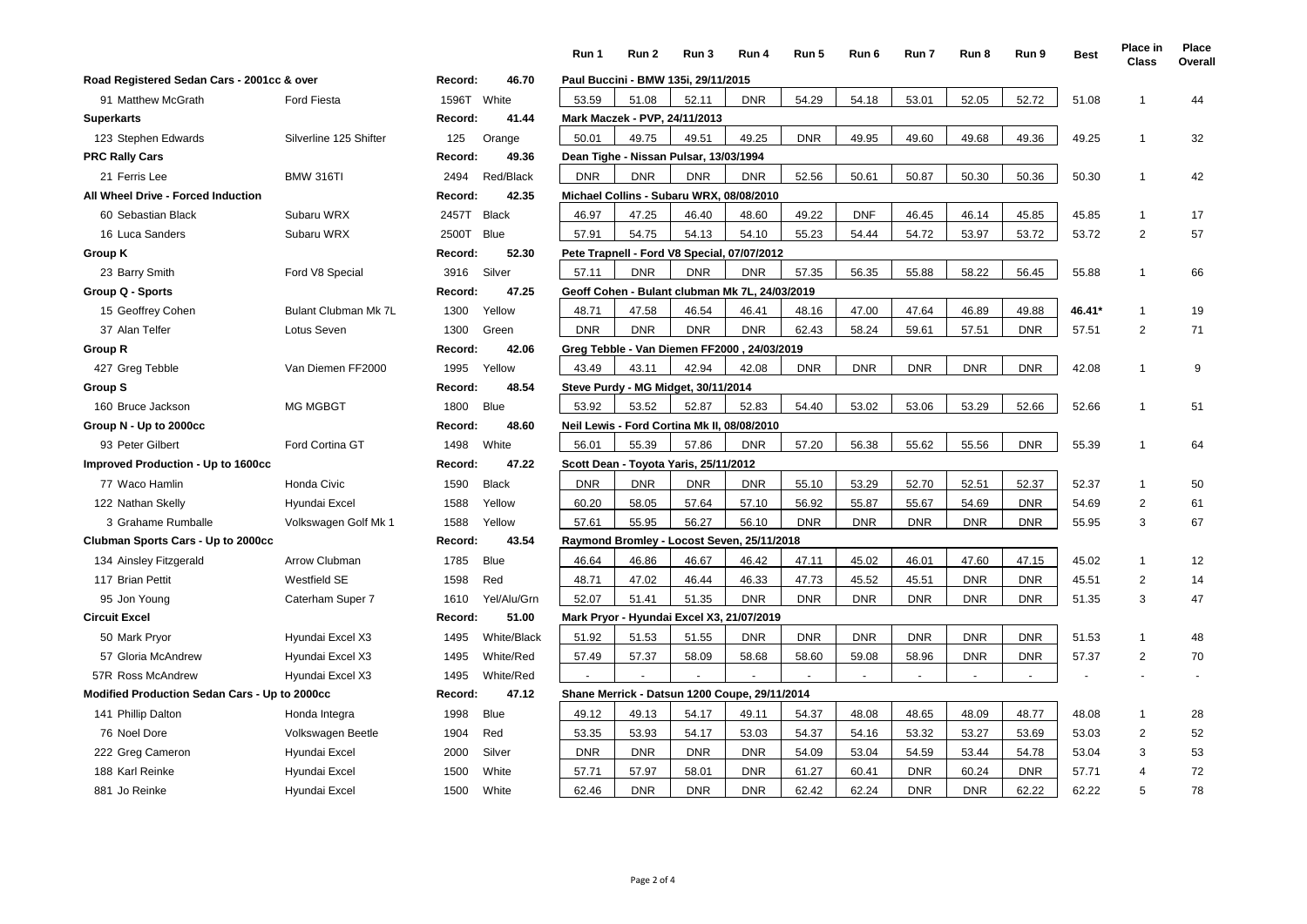|                                                |                          |         |                     | Run 1      | Run 2                            | Run 3                                         | Run 4      | Run 5      | Run 6      | Run 7      | Run 8      | Run 9      | <b>Best</b> | Place in<br><b>Class</b> | Place<br>Overall |
|------------------------------------------------|--------------------------|---------|---------------------|------------|----------------------------------|-----------------------------------------------|------------|------------|------------|------------|------------|------------|-------------|--------------------------|------------------|
| Modified Production Sedan Cars - 2001cc & over |                          | Record: | 46.47               |            |                                  | Paul Buccini - BMW 135i, 11/09/2016           |            |            |            |            |            |            |             |                          |                  |
| 210 Brendan Merrick                            | Datsun 120Y              | 2000T   | Yellow              | 53.34      | 49.33                            | 55.55                                         | 50.32      | 50.13      | 49.64      | 54.49      | 59.05      | 49.52      | 49.33       | -1                       | 34               |
| 9 Jonathon Anable                              | <b>BMW 325i</b>          | 2700    | Grey                | 50.37      | 50.63                            | 49.66                                         | 49.85      | 49.57      | 50.24      | 49.98      | 49.76      | 52.15      | 49.57       | $\overline{2}$           | 36               |
| Improved Production - 1601 to 2000cc           |                          | Record: | 45.23               |            |                                  | Danny Mischok - Ford Escort, 30/11/2014       |            |            |            |            |            |            |             |                          |                  |
| 85 Daniel Mischok                              | <b>Ford Escort</b>       | 1999    | Yellow              | <b>DNR</b> | <b>DNR</b>                       | <b>DNR</b>                                    | <b>DNR</b> | 47.31      | 46.66      | 46.91      | 46.87      | 46.90      | 46.66       | $\overline{1}$           | 23               |
| 70 David Sidery                                | Volkswagen Beetle        | 1999    | Midnight            | 50.86      | 50.80                            | 50.55                                         | 50.22      | 50.13      | 50.10      | 50.33      | 49.40      | 49.44      | 49.40       | 2                        | 35               |
| 14 David Smith                                 | Honda Civic              | 1595    | Silver              | 50.65      | 50.69                            | 50.23                                         | 51.01      | 51.03      | 50.69      | 50.73      | 50.72      | 50.53      | 50.23       | 3                        | 41               |
| Improved Production - 2001cc & over            |                          | Record: | 45.61               |            |                                  | Ken Graham - Datsun 1600SSS, 18/03/2017       |            |            |            |            |            |            |             |                          |                  |
| 35 Kenneth Graham                              | Datsun 1600 SSS          | 2400    | Yellow              | 46.68      | 46.85                            | 48.89                                         | 46.55      | 47.14      | 46.26      | 47.05      | <b>DNF</b> | <b>DNR</b> | 46.26       | $\overline{1}$           | 18               |
| 135 Pauline Graham                             | Datsun 1600 SSS          | 2400    | Yellow              | <b>DNR</b> | 47.01                            | 46.78                                         | 55.57      | 47.32      | 47.62      | 46.75      | <b>DNR</b> | <b>DNR</b> | 46.75       | 2                        | 25               |
| 94 Terrence Scharf                             | Nissan H/C Skyline       | 2000T   | Silver              | <b>DNR</b> | <b>DNR</b>                       | 50.66                                         | 50.88      | 51.91      | 50.78      | 50.72      | 50.76      | 52.08      | 50.66       | 3                        | 43               |
| 42 Aaron Langford                              | Hyundai Accent           | 1500T   | White               | 56.96      | 55.78                            | 55.55                                         | <b>DNR</b> | 56.95      | 55.13      | 55.48      | 54.83      | 54.56      | 54.56       | $\overline{4}$           | 59               |
| Production Sports Cars - 2001cc & over         |                          | Record: | 43.80               |            |                                  | Mark Crespan - Ford Cobra RMC, 19/04/2015     |            |            |            |            |            |            |             |                          |                  |
| 43 Michael Larymore                            | Toyoya MR2               | 2000    | White               | 64.32      | <b>DNR</b>                       | <b>DNR</b>                                    | 46.06      | 46.63      | <b>DNR</b> | <b>DNR</b> | 45.32      | <b>DNR</b> | 45.32       | $\overline{1}$           | 13               |
| 175 Jay Matsen                                 | Datsun 240Z              | 2950    | <b>Blue</b>         | 50.86      | 50.43                            | 49.99                                         | <b>DNR</b> | <b>DNR</b> | <b>DNR</b> | <b>DNR</b> | <b>DNR</b> | <b>DNR</b> | 49.99       | 2                        | 39               |
| 488 Andrei Shinkarenko                         | <b>Bullet Roadster</b>   | 3968    | <b>Black/Silver</b> | 58.16      | 56.48                            | 56.14                                         | 57.02      | 58.14      | 55.23      | 55.14      | 55.51      | 55.57      | 55.14       | 3                        | 62               |
| 11 John Anderson                               | <b>Austin Healey BN1</b> | 2690    | Green               | 65.19      | 64.79                            | <b>DNR</b>                                    | <b>DNR</b> | 66.44      | 65.20      | <b>DNR</b> | 64.92      | 65.58      | 64.79       | $\overline{4}$           | 79               |
| 488R Paul van Wijk                             | <b>Bullet Roadster</b>   | 3968    | <b>Black/Silver</b> |            |                                  |                                               |            |            |            |            |            |            |             |                          |                  |
| Production Sports Cars - 1601 to 2000cc        |                          | Record: | 45.91               |            |                                  | Michael Collins - Mazda MX-5, 10/02/2013      |            |            |            |            |            |            |             |                          |                  |
| 81 Rod Thomas                                  | Mazda MX-5               | 1800    | <b>Black</b>        | 60.57      | 58.50                            | 50.50                                         | 50.28      | 51.58      | 49.70      | 49.64      | 50.59      | 50.15      | 49.64       | $\mathbf{1}$             | 38               |
| 68 Gregory King                                | <b>Toyota MR2</b>        | 1998    | Whit/Rd/Blk         | 50.95      | 50.61                            | 50.07                                         | 50.38      | 50.86      | 51.37      | 52.36      | 50.61      | 51.56      | 50.07       | 2                        | 40               |
| 66 Flavio Paggiaro                             | MG F                     | 1800    | Bronze              | 56.42      | 53.66                            | 53.39                                         | 53.74      | 54.54      | 54.35      | 53.27      | 53.47      | 53.45      | 53.27       | 3                        | 55               |
| 26 Peter Andrews                               | <b>MG MGF</b>            | 1798    | Volcano             | <b>DNR</b> | <b>DNR</b>                       | <b>DNR</b>                                    | <b>DNR</b> | 55.65      | 54.13      | 54.14      | 54.20      | 53.62      | 53.62       | $\overline{4}$           | 56               |
| 18 Andrew Lake                                 | MG F                     | 1796    | <b>BRG</b>          | 55.59      | 55.67                            | 55.13                                         | 54.28      | 57.02      | 55.52      | 54.86      | 56.16      | 55.65      | 54.28       | 5                        | 58               |
| <b>Production Sports Cars - Up to 1600cc</b>   |                          | Record: | 47.80               |            |                                  | Darryl Duncan - Fiat X1 9 Dallara, 03/09/2011 |            |            |            |            |            |            |             |                          |                  |
| 31 Ian Finglas                                 | Mazda MX-5               | 1600    | Red                 | <b>DNR</b> | 55.44                            | 55.26                                         | 56.08      | 55.47      | <b>DNF</b> | <b>DNF</b> | <b>DNR</b> | <b>DNR</b> | 55.26       | $\mathbf{1}$             | 63               |
| Sports Cars (Closed) - 2001cc & over           |                          | Record: | 43.67               |            |                                  | David Homer - Suzuki Swift, 30/10/2010        |            |            |            |            |            |            |             |                          |                  |
| 80 Stephen Torpey                              | Mazda RX-7               | 2160    | Aqua                | <b>DNR</b> | <b>DNR</b>                       | <b>DNR</b>                                    | <b>DNR</b> | 49.88      | 48.81      | 49.45      | 49.57      | 49.79      | 48.81       | $\mathbf{1}$             | 30               |
| Sports Cars (Open) - 2001cc & over             |                          | Record: | 43.33               |            |                                  | Bill Norman - TC2 Clubman Sports, 04/09/2005  |            |            |            |            |            |            |             |                          |                  |
| 34 Jeffrey Graham                              | Mazda MX-5               | 1800S   | Silver              | 49.51      | 48.75                            | 48.76                                         | 48.94      | 49.65      | 49.01      | 48.82      | 48.49      | 49.12      | 48.49       | $\mathbf{1}$             | 29               |
| Sports 1300                                    |                          | Record: | 43.77               |            |                                  | Terry Johns - Esprit Sports 1300, 16/10/2011  |            |            |            |            |            |            |             |                          |                  |
| 351 James Heymer                               | Farrell L                | 1300    | <b>Black/Silver</b> | 48.22      | 47.32                            | 47.24                                         | 48.01      | 47.76      | 47.83      | 47.16      | <b>DNF</b> | <b>DNR</b> | 47.16       | $\overline{1}$           | 27               |
| Formula Ford - 1600                            |                          | Record: | 44.49               |            | Brett Peters - Swift, 03/09/1989 |                                               |            |            |            |            |            |            |             |                          |                  |
| 36 Gary Goulding                               | Vector TF94              | 1600    | Red                 | 59.03      | 52.71                            | 52.66                                         | <b>DNR</b> | <b>DNR</b> | 51.55      | 49.10      | <b>DNR</b> | <b>DNR</b> | 49.10       | $\overline{1}$           | 31               |
| Sports Sedans - Up to 2000cc                   |                          | Record: | 44.45               |            |                                  | Ross Mackay - Ford Escort Mk 1, 05/08/2018    |            |            |            |            |            |            |             |                          |                  |
| 75 Ross Mackay                                 | Ford Escort Mk 1         | 1988    | <b>Blue</b>         | <b>DNR</b> | <b>DNR</b>                       | <b>DNR</b>                                    | <b>DNR</b> | 46.90      | 47.11      | 47.17      | <b>DNR</b> | <b>DNR</b> | 46.90       | $\mathbf 1$              | 26               |
| 59 Daryl Morton                                | Morris Cooper S          | 1300    | <b>Blue/White</b>   | 51.59      | 50.80                            | 49.31                                         | 49.75      | 51.29      | 50.01      | 50.34      | 49.70      | 49.66      | 49.31       | 2                        | 33               |
| 58 Jason Martell                               | <b>Ford Escort</b>       | 1996    | Grey                | <b>DNF</b> | 49.59                            | 51.01                                         | 50.90      | 51.99      | 50.92      | 51.44      | <b>DNR</b> | <b>DNR</b> | 49.59       | 3                        | 37               |